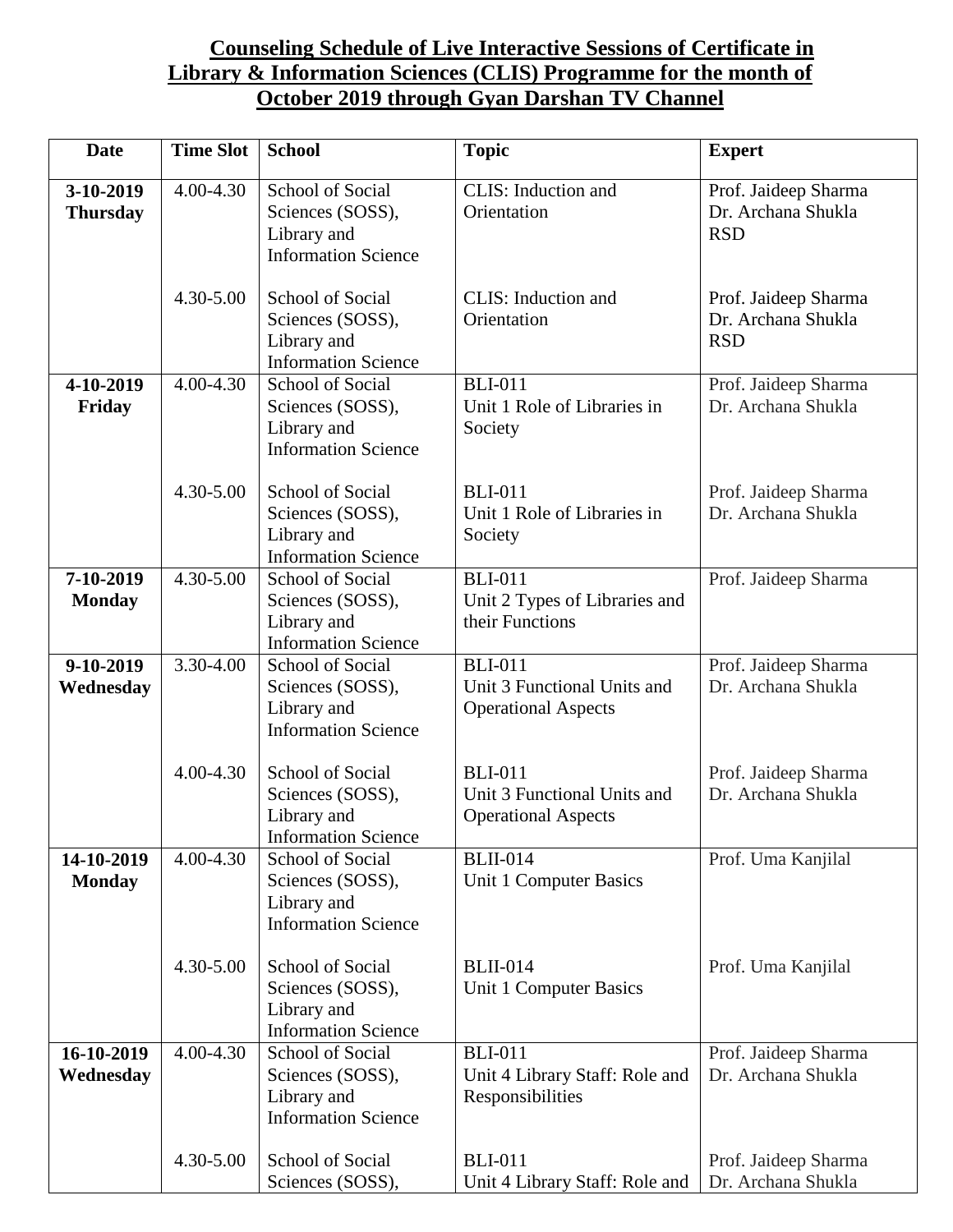|                                            |           | Library and                                                                       | Responsibilities                                                      |                                            |
|--------------------------------------------|-----------|-----------------------------------------------------------------------------------|-----------------------------------------------------------------------|--------------------------------------------|
|                                            |           | <b>Information Science</b>                                                        |                                                                       |                                            |
| 17-10-2019<br>4.00-4.30<br><b>Thursday</b> |           | School of Social<br>Sciences (SOSS),<br>Library and<br><b>Information Science</b> | <b>BLI-011</b><br><b>Unit 5 Document Selection</b><br>and Acquisition | Prof. Jaideep Sharma<br>Dr. Archana Shukla |
|                                            | 4.30-5.00 | School of Social<br>Sciences (SOSS),<br>Library and<br><b>Information Science</b> | <b>BLI-011</b><br>Unit 5 Document Selection<br>and Acquisition        | Prof. Jaideep Sharma<br>Dr. Archana Shukla |
| 18-10-2019<br>Friday                       | 4.00-4.30 | School of Social<br>Sciences (SOSS),<br>Library and<br><b>Information Science</b> | <b>BLI-011</b><br>Unit 6 Physical Procession                          | Prof. Jaideep Sharma<br>Dr. Archana Shukla |
|                                            | 4.30-5.00 | School of Social<br>Sciences (SOSS),<br>Library and<br><b>Information Science</b> | <b>BLI-011</b><br>Unit 6 Physical Procession                          | Prof. Jaideep Sharma<br>Dr. Archana Shukla |
| 23-10-2019<br>Wednesday                    | 4.00-4.30 | School of Social<br>Sciences (SOSS),<br>Library and<br><b>Information Science</b> | <b>BLI-011</b><br>Unit 7 Library Records                              | Prof. Jaideep Sharma<br>Dr. Archana Shukla |
|                                            | 4.30-5.00 | School of Social<br>Sciences (SOSS),<br>Library and<br><b>Information Science</b> | <b>BLI-011</b><br>Unit 7 Library Records                              | Prof. Jaideep Sharma<br>Dr. Archana Shukla |
| 29-10-2019<br><b>Tuesday</b>               | 3.30-4.00 | School of Social<br>Sciences (SOSS),<br>Library and<br><b>Information Science</b> | <b>BLI-011</b><br>Unit 8 Library Maintenance                          | Prof. Jaideep Sharma<br>Dr. Archana Shukla |
|                                            | 4.00-4.30 | School of Social<br>Sciences (SOSS),<br>Library and<br><b>Information Science</b> | <b>BLI-011</b><br>Unit 8 Library Maintenance                          | Prof. Jaideep Sharma<br>Dr. Archana Shukla |
| 30-10-2019<br>Wednesday                    | 4.00-4.30 | School of Social<br>Sciences (SOSS),<br>Library and<br><b>Information Science</b> | <b>BLI-012</b><br>Unit 1 Basics of Classification                     | Prof. Jaideep Sharma<br>Dr. Archana Shukla |
|                                            | 4.30-5.00 | School of Social<br>Sciences (SOSS),<br>Library and<br><b>Information Science</b> | <b>BLI-012</b><br>Unit 1 Basics of Classification                     | Prof. Jaideep Sharma<br>Dr. Archana Shukla |
| 31-10-2019<br><b>Thursday</b>              | 4.30-5.00 | School of Social<br>Sciences (SOSS),<br>Library and<br><b>Information Science</b> | <b>BLI-012</b><br>Unit 2 Classifying Documents<br>Using DDC           | Prof. Jaideep Sharma<br>Dr. Archana Shukla |